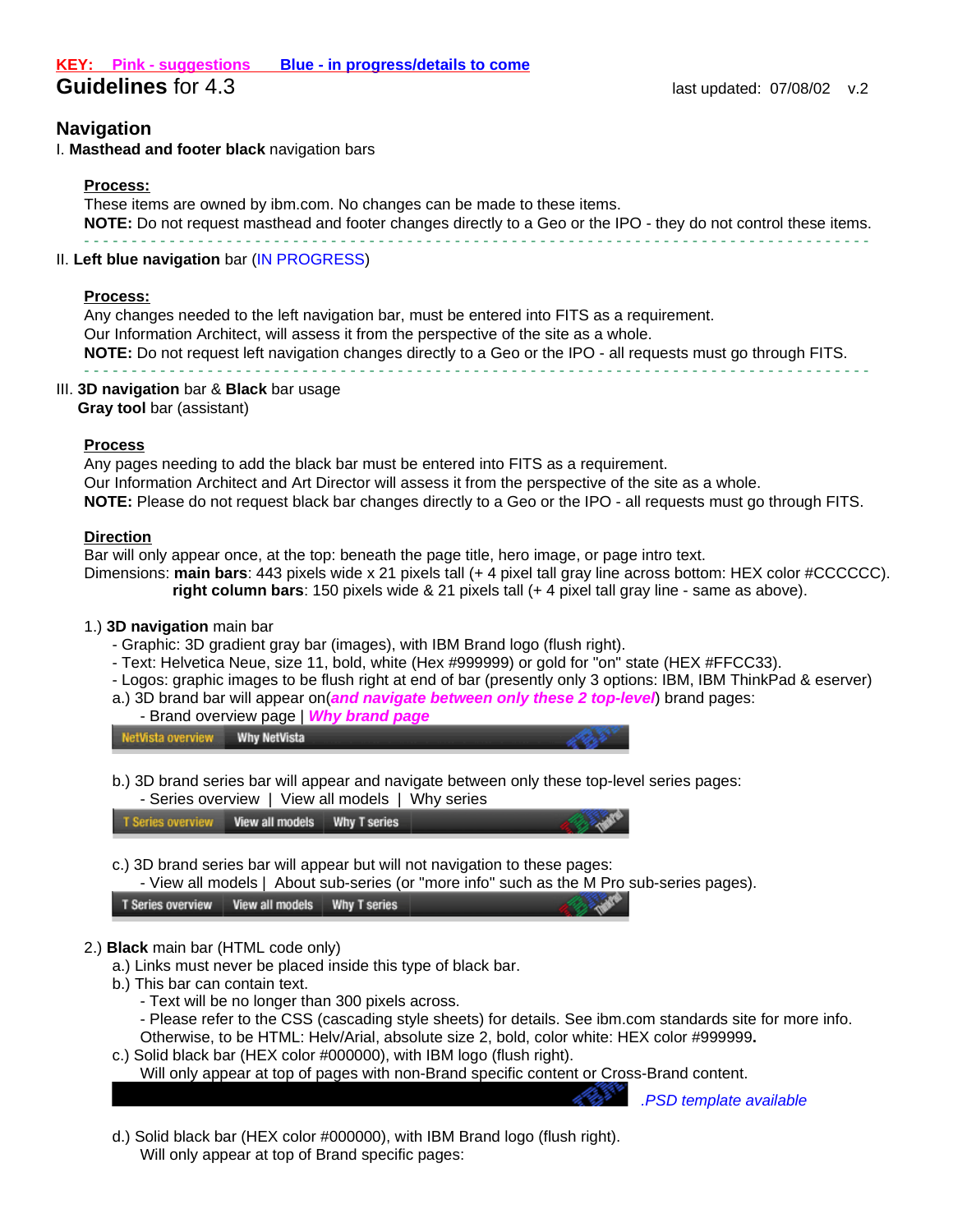- Brand Accessories & upgrades page
- Brand Services pages
- Brand Solutions pages
- Brand News & awards main page
- Brand Community main page

**NOTE: Presently only "ThinkPad" and "eserver" use brand logos in this manner.**

**IBM** @ server .PSD template available

- e.) Pages without black bars.
	- Non-PCD pages
	- lower level pages, descriptions and help content pages (such as info pop-ups or legal notes).
- 3.) **Gray tool** bar navigation
	- a.) Items in this bar are "assistant items" links that take users to types of help.
		- The 4 items of navigation are:
		- Let me build it | Help me decide | Chat online | Call me now
		- Each item links to another area of the site or to a pop-up.
		- Not all items are present on every page with this bar (DETAILS TO COME).
	- b.) This bar always appears below the 3D gray navigation bar only.
		- it never appears by itself or with any other bar, or above the 3D gray navigation bar.
	- c.) Details for this bar are:
		- Text: Verdana, 10pt., black.
		- Arrow: graphic, dark gray, HEX #666666:  $\equiv$ .
		- Bar buttons: light gray, HEX color #EEEEEE, 443 x 16 pixels (overall).
		- Bar underline: gray, Hex color #CCCCCC, 443 x 4 pixels.
		- Dividers (between buttons): white, HEX color #FFFFFF.

→ Let me build it → Help me decide → Chat online → Call me now

# 4.) **Right column bars:** 3D Gray & Solid black bars

Smile

- a.) The bar will only appear once, near the top of right column.
	- It must match the main bar on that page (cannot have a gray main bar & a black column bar or vice versa.)
	- The bottom edge of the right column bar must line up horizontally with the top edge of the main bar.
	- Dimensions: 150 pixels wide & 21 pixels tall (+ 4 pixel tall gray line across bottom: HEX color #CCCCCC).
- b.) Will be used as a section heading to highlight and group specific information.
	- It can display white flush right arrow, if it links to a page with additional content.
	- It cannot be a main navigational path (will be changed/updated over time).





With the nurchaea

.PSD template available

- - - - - - - - - - - - - - - - - - - - - - - - - - - - - - - - - - - - - - - - - - - - - - - - - - - - - - - - - - - - - - - - - - - - - - - - - - - - - - - - - - -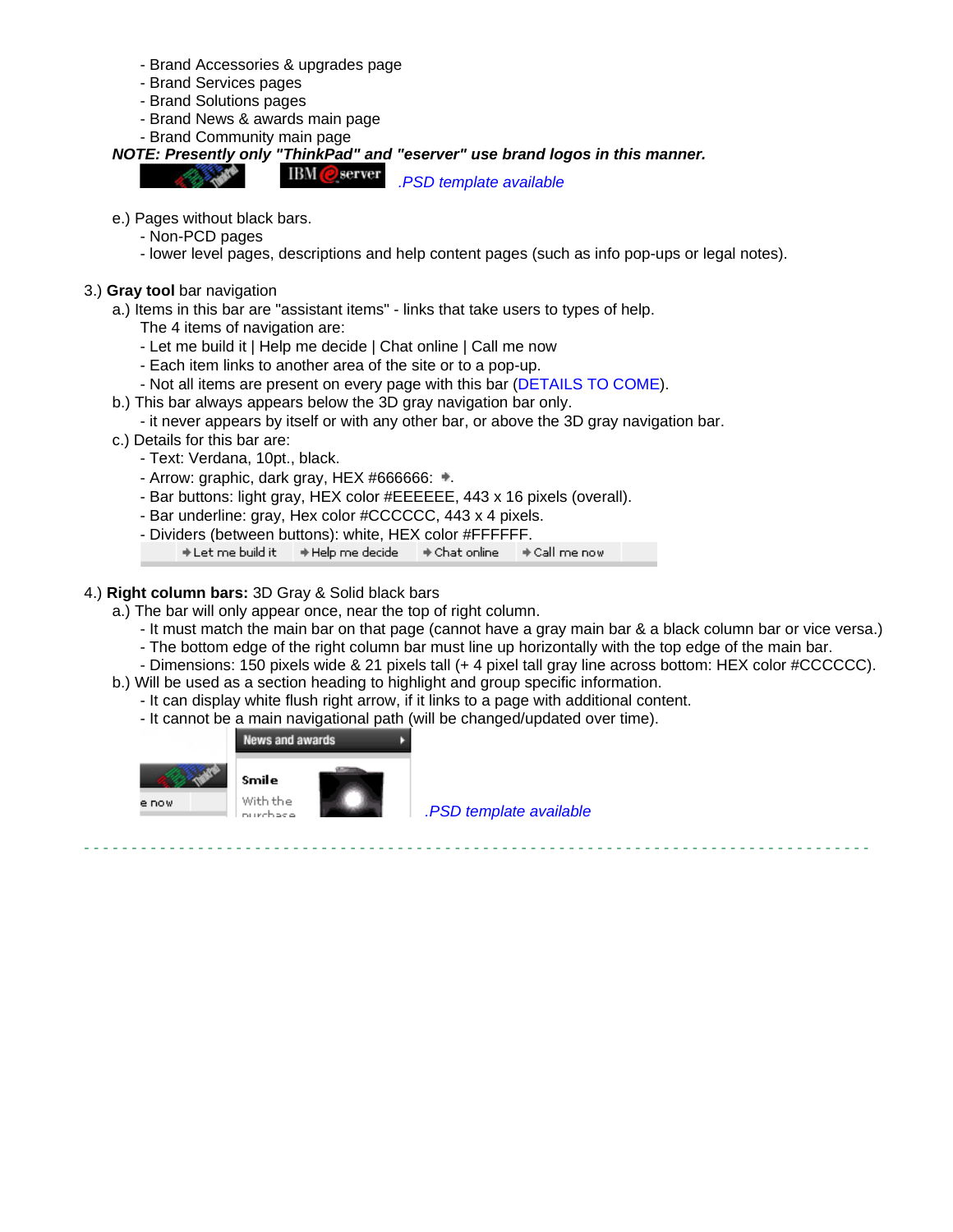# V. **Right column** layout

# **Process**

For commerce pages, please follow the below right column guidelines specific for each page. Please follow the right column guidelines stated on the v.11 ibm.com Web standards site for all other pages. **NOTE:** Please do not request right column changes directly to a Geo or the IPO - all requests must go through FITS.

# **Direction**

Below are rules for the right column on the Brand Home, EVP, Why series, and View all models pages.

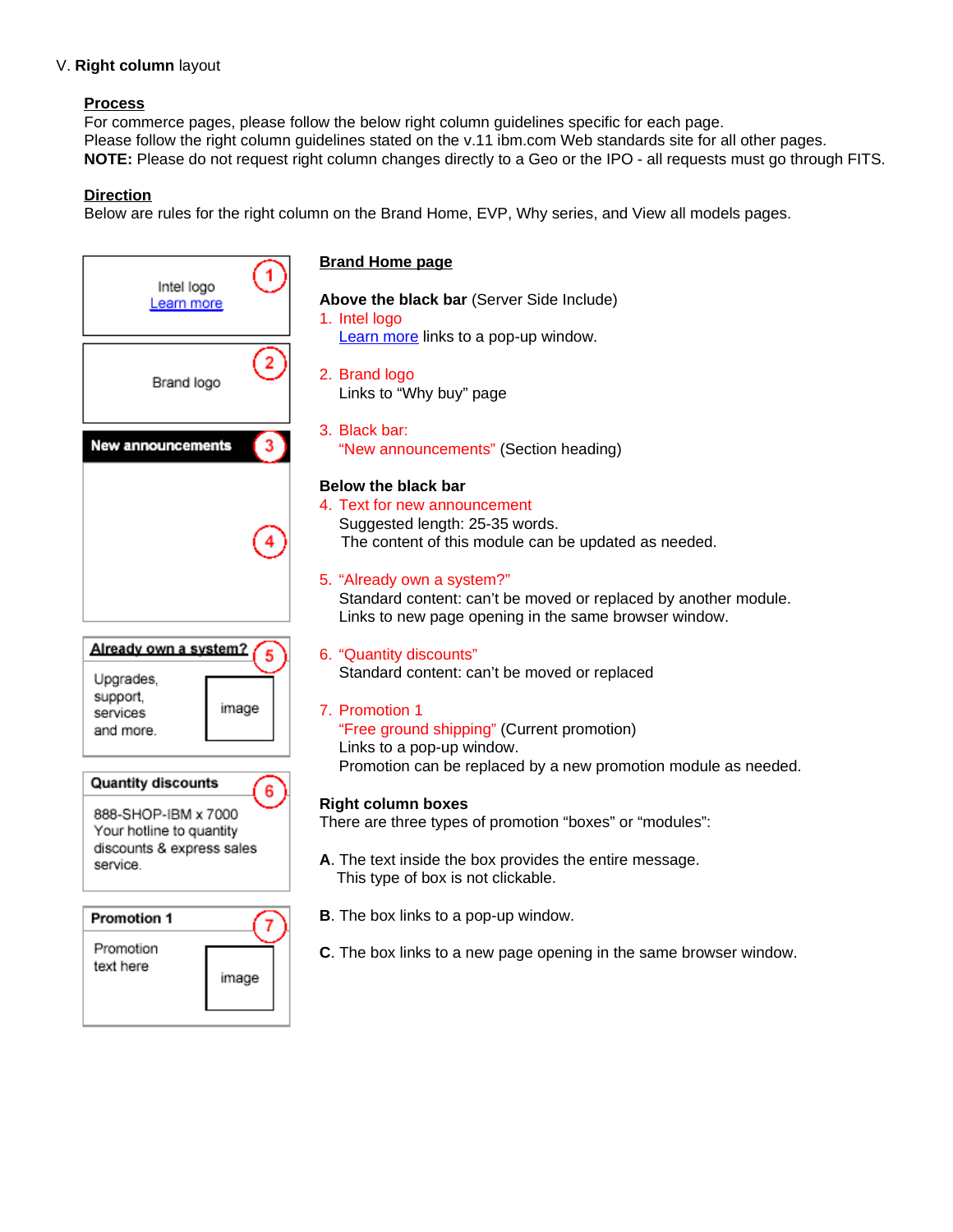





# **EVP page**

**Above the black bar** (Server Side Include)

- 1. Intel logo
	- Learn more links to a pop-up window.
- 2. Brand logo Links to "Why buy" page
- 3. Black bar: "Special offers" text and arrow graphic (section heading) Links to "Special offers" page

# **Below the black bar**

- 4. Promotion 1
	- Promotion can be replaced by a new promotion module as needed.
- 5. Promotion 2 Promotion can be replaced by a new promotion module as needed.

# 6. Promotion 3

Promotion can be replaced by a new promotion module as needed.

# **View all models page**

**Above the black bar** (Server Side Include)

- 1. Intel logo Learn more links to a pop-up window.
- 2. Brand logo links to "Why buy" page
- 3. Black bar: "Special offers" text and arrow graphic (section heading) Links to "Special offers" page

# **Below the black bar**

4. Promotion 1

Promotion can be replaced by a new promotion module or box as needed.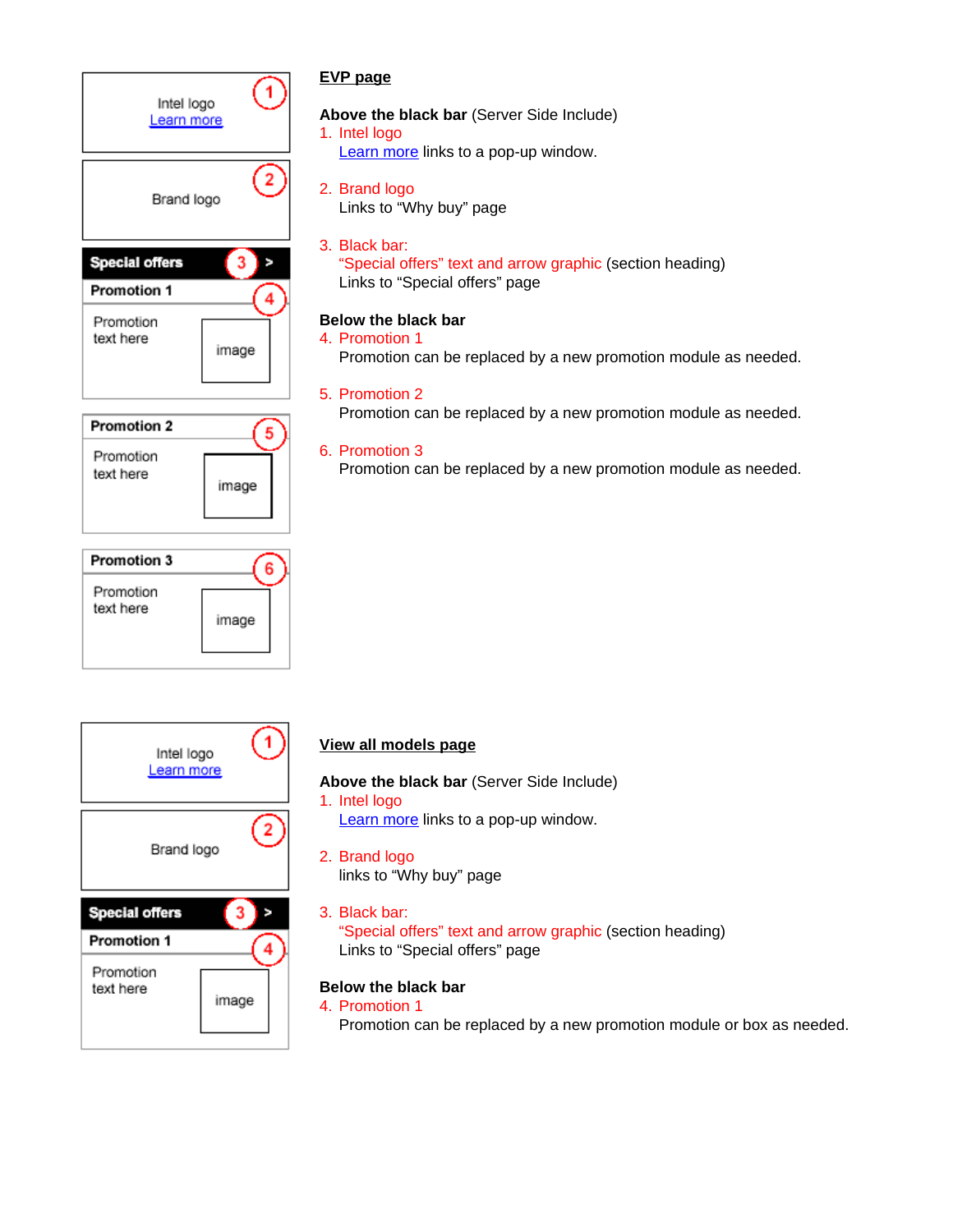

# **Model details page**

1. Intel logo

Logo may vary depending on the type of processor installed. Learn more links to a pop-up window.

# **Brand logo and black bar**

can't be implemented on this page at this time.

2. "Quantity discounts" Standard content: can't be moved or replaced

- - - - - - - - - - - - - - - - - - - - - - - - - - - - - - - - - - - - - - - - - - - - - - - - - - - - - - - - - - - - - - - - - - - - - - - - - - - - - - - - - - -

3. Promotion 1

Replace as needed.

- 4. Promotion 2 Replace as needed.
- 5. Promotion 3 Replace as needed.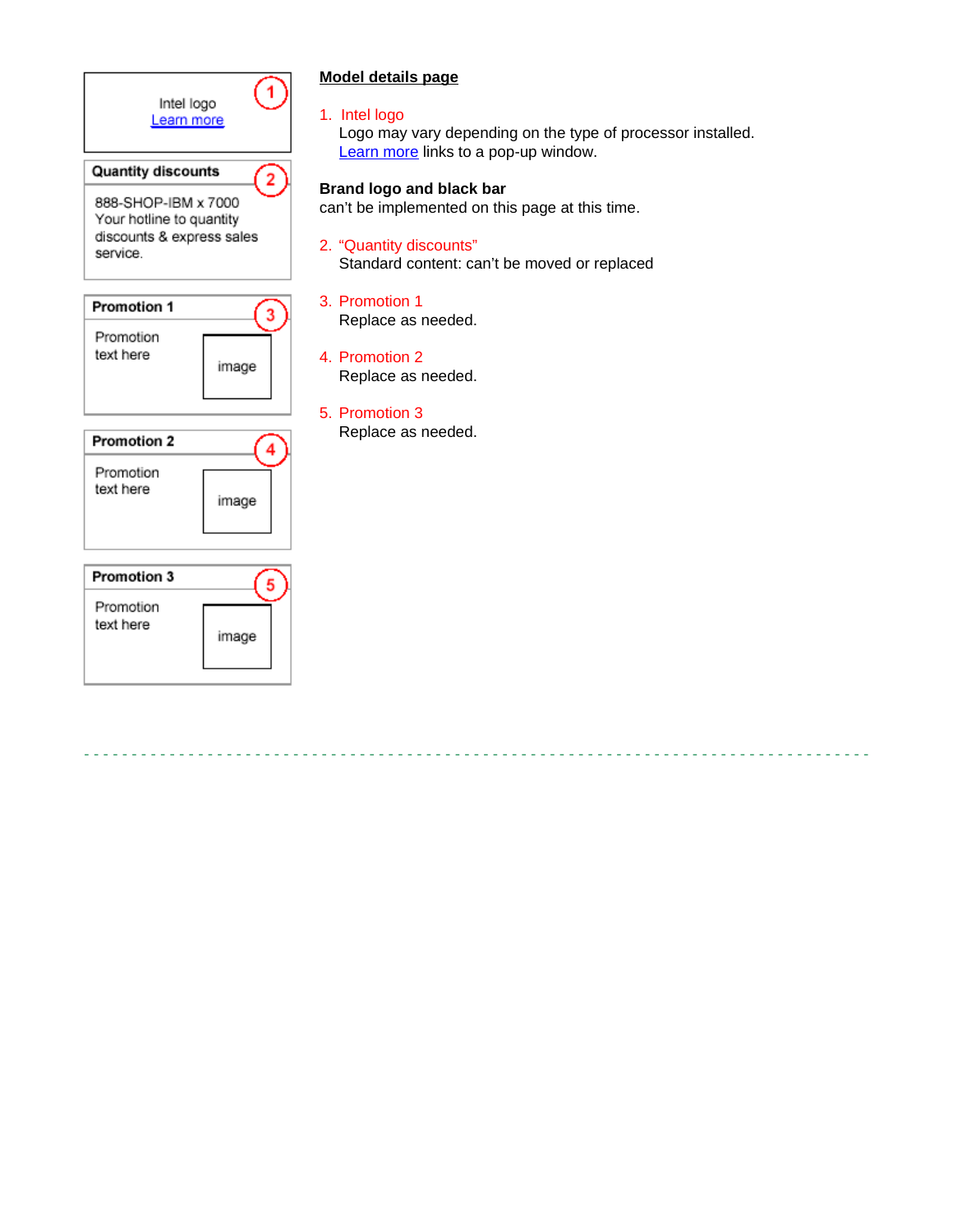### VI. **CMT box** rules

# **Process**

Any changes to the CMT boxes, (Content management tool - the automated display of ad boxes in the right column of commerce pages only) must be sent through the WW Marketing Team.

**NOTE:** Please do not request CMT box changes to a Geo team or the WW eDev team. They do not control CMTs.

ISSUES:

Coding - spacing between boxes is inconsistent.

Number of boxes - no more than 4 boxes should be displayed on a page (it greatly increases page weight).

### **Direction**

**Set dimensions:** 150 pixels wide x 93 pixels tall.

Set spacing: 7 pixels of space between each CMT box.

**Set file size:** no larger than 4K each.

**Set number per page:** no more than 4 CMT boxes can be displayed on any one page.

**Top bar:** 150 pixels wide, 20 pixels tall, color white (HEX color #FFFFFF).

**Grey outlines:** solid & dotted, 1 pixel wide, color gray (HEX color #CDCDCD), alias.

**Top bar text:** Verdana, bold, 10pt., color black (HEX color #000000), flush left, non-aliased, one line, no wrapping. **Header text** (in white space): Verdana, bold, 10pt., color gray (hex #666666), flush left, non-aliased, one line.

**- "FREE", "NEW", or a Price:** appears as first word, all caps, bold, color orange (HEX color #CC6600).

**- "Save %":** appears as first word, all caps, bold, color black (HEX color #000000).

**Body text** (in white space): Verdana, regular, 10pt/12pt, color gray (HEX color #666666), flush left, non-aliased. **Images:** optimized using a web safe color palette, keep flush left in the box.

#### **Box Types** (refer to "**Right Column** navigation" section)

There are three types of promotion "boxes" or "modules":

**A:** The text in the box provides the entire message and the box is not clickable.

**B:** the box contains a link to a pop-up window.

- popup dimensions: (TO COME).

**C:** The box links to a page with more information on the topic, which opens in the same original browser window. - Link in box: Verdana, Bold, 10pt/12pt, color blue (HEX color #006699)

- - - - - - - - - - - - - - - - - - - - - - - - - - - - - - - - - - - - - - - - - - - - - - - - - - - - - - - - - - - - - - - - - - - - - - - - - - - - - - - - - - - - - - - -

- - - - - - - - - - - - - - - - - - - - - - - - - - - - - - - - - - - - - - - - - - - - - - - - - - - - - - - - - - - - - - - - - - - - - - - - - - - - - - - - - - - - - - - -

Verdana, bold, 10pt, blk Verdana, bold, 10pt, gray Verdana, regular, 10/12 pt, gray-hex# 666666.

More info (for type C boxes)

.PSD template available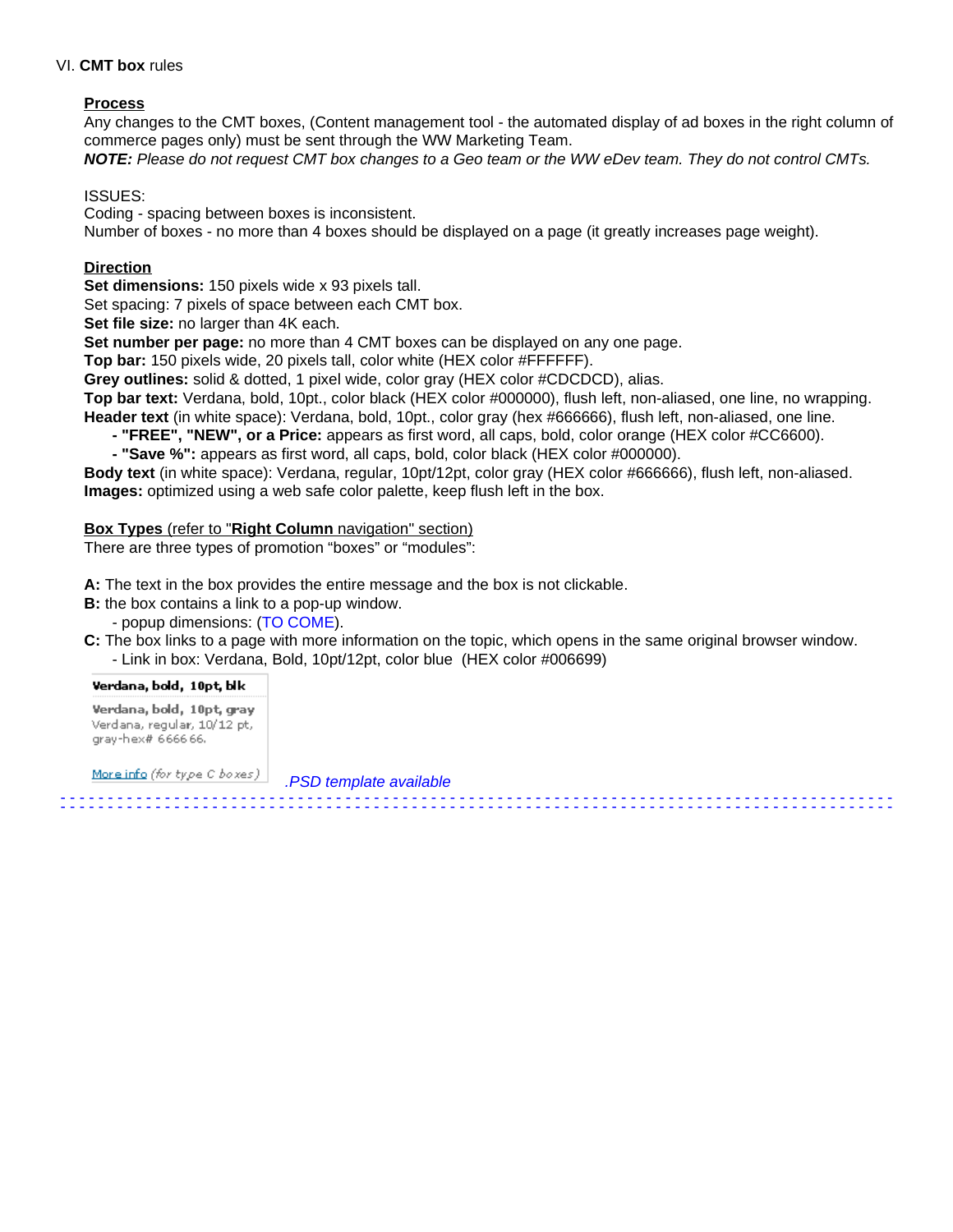# **Imagery**

I. **Hero** images

# **Process**

Any pages needing a hero image must be entered into FITS as a new requirement.

Our Art Director will assess it from the perspective of the site as a whole and the page purpose, which it is to live on. **NOTE:** No two pages can have the same hero image. Please do not request any hero image **guideline changes** directly to a Geo or the IPO - all requests must go through the PCD Strategic Web Design Team (SDT) or ibm.com, as these are agreed to guidelines with the corporate web team.

# **Direction**

**Entire image dimensions:** 443 x 200 pixels (px)

**Flush with masthead:** no spaces between black nav bar & gray image bar

- 1) **Grey bar across top:** 443 x 4 px, #E5E5E5
- 2) **Grey bar on right side:** 1 x 200 px, #E5E5E5

**All text:** flush left, 1 px in from left of image edge (+).

- 3) **Breadcrumb:** baseline is 15 px from top of image (+).
- 4) **Page title:** baseline is 42 px from top of image (NOTE: add colon to "View all models:" for comparison pages only) - IF breadcrumb is not present on page, then baseline is only 36 px from top of image
- 5) **Header text:** baseline is 72 px from top of image, limit 1 line
- 6) **Body text:** baseline lines up with header text, with 15pt leading, limit 2 lines
- 7) **"Learn more" text:** line up under the body text, with 15pt leading Verdana, 10pt, underlined, color blue (#006699)
- 8) **"Not included" text:** baseline is 5 px from bottom of image
- 9) **Product image:** position in the right/bottom space and take up no more than 50% of entire image space

**Fonts Verdana** (regular & bold) **Helvetica** (bold) **Helvetica Light Helvetica Neue** (77 bold condensed)

# **File information**

**format type:** gif (or jpg if needed)

**size:** no larger than 20K (average size is usually 15K)

**colors:** suggest less than 64 colors, perceptual, selective, or adaptive color reduction (based on a websafe palette)

- - - - - - - - - - - - - - - - - - - - - - - - - - - - - - - - - - - - - - - - - - - - - - - - - - - - - - - - - - - - - - - - - - - - - - - - - - - - - - - - - - -



.PSD template available